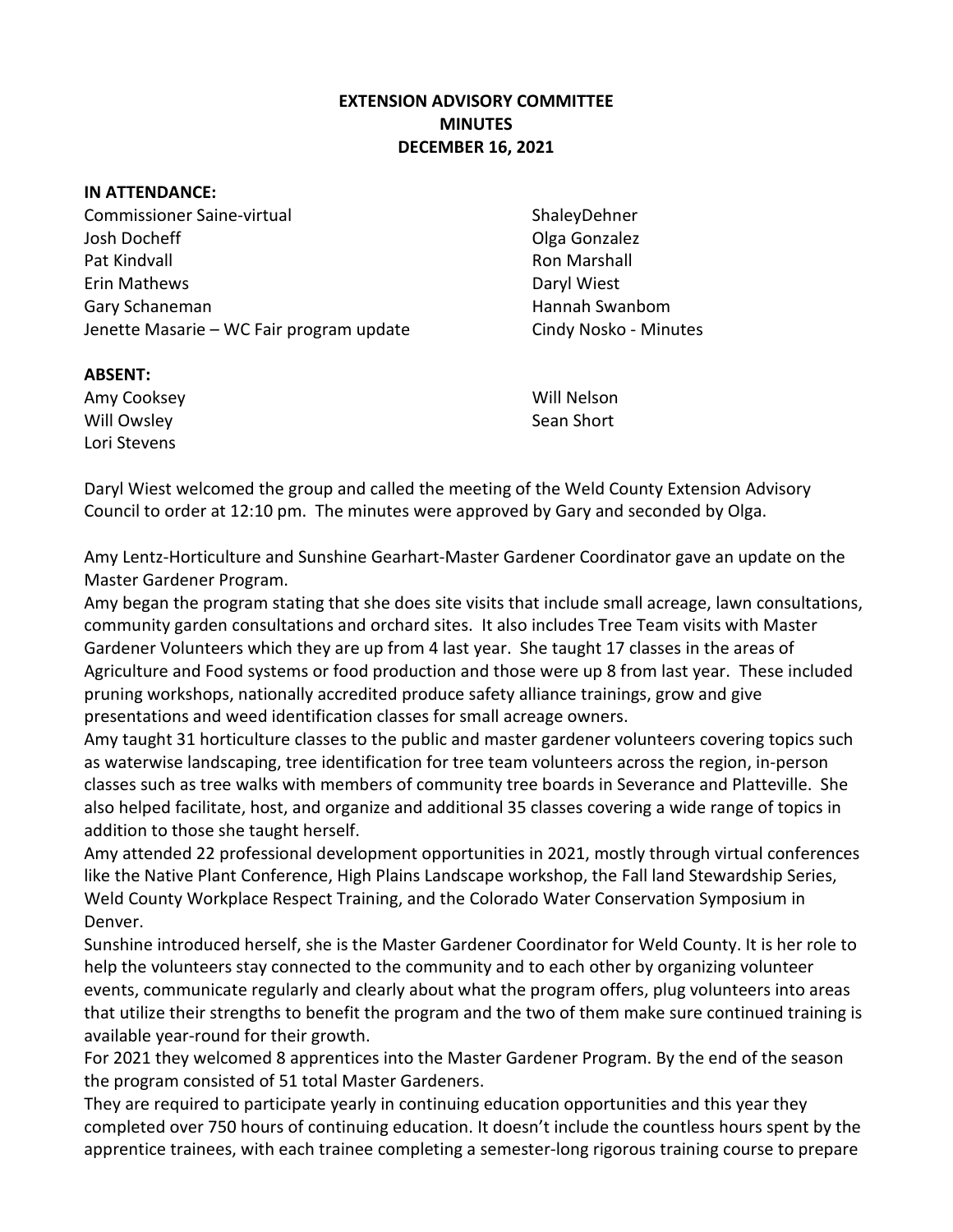them to become a Colorado Master Gardener. Their volunteer force is strong and in 2021 the increased the number of volunteer hours completed in communities across Weld County by 300 additional hours of service from last year, making this year's total of 2299 volunteer hours completed. The Master Gardeners mad 2,337 direct contacts with residents in Weld County that included talking with people at the Farmers Markets, teaching kids in local schools and working with clients who contacted the Garden Desk. This year, the Garden Desk was very busy as they assisted 393 residents of Weld County with their horticulture-related questions which is up from last year. They staff the help desk at the office 3 days a week during the growing season and one day a week in the off-season. The Master Gardeners currently host informational booths at the Farmers Markets in Greeley, Windsor, and Frederick. They also served at the Lowe's Garden Center in Greeley on busy Saturday mornings. They have also show up to community events such as Frederick DIY day and Ft. Lupton's Trapper Days.

The Master Gardeners consider the Fair as a favorite event. They beautify the bunkhouse each year when the volunteers donate their containers for the week, and they help with check-in and assisting judges during the event. They've also helped make the vegetable show a success each year. They run the check-in process, assist with judging, and make the low look attractive and inviting.

The Master Gardeners had a great year of teaching opportunities with many classes outside like the Pinecone Social near Firestone, and a series of gardening classes were taught by volunteers at the Johnstown Milliken libraries through the growing season.

We also do weekly maintenance and pruning on the demo garden which is located in front of the building. This garden is used as an outreach tool to the community.

Hannah gave the director's report. She passed out a new publication called Extension Elevated. It's going to be an annual publication that is going to be put out and everyone in the office highlighted something that they did this last year that they were proud of. As you read through it, there is a story from each individual in the office. It's posted on the website and has also been sent out to donors and sponsors.

We are in the process of hiring and Ag Agent specializing in Agronomy/crop production and farming, taking some of the calls that Amy has been handling and getting them off her plate. Working with CSU right now finishing up the job description. It is a formula funded position with CSU paying 85% of the salary and Weld paying a portion. We're splitting this position with Washington County meaning they'll spend part of their time here and part there. They will be housed here in Greeley with Hannah being their supervisor. It's exciting to be able to expand our area of getting extension out to the community. CSU is working on the position right now and it has been approved by the Commissioners.

We will also be hiring a new Admin/Fair Secretary that will open up in January and close the first of February as unfortunately Marlaina Ensdorff is unable to remain in the position.

Other than that, things are winding up for the holidays and winding down for the year, just working to finish up the end of the year in the office. As for 4-H, getting ready for the new year, enrollment is open now. Fair is busy getting stuff ready to go for next year.

Commissioner Lori Saine gave an update on the Commissioners. Received the publication from Extension on what the departments were doing which is good for the Commissioners to see what Extension has been doing and all the accomplishments that they have had from 4-H to the Fair. It was good to see what the 4-H has been doing for community service for the homeless and the women's shelters. It's good to get that information out to the public to give them a better idea of what Extension is all about. Congratulations to you all on your accomplishments.